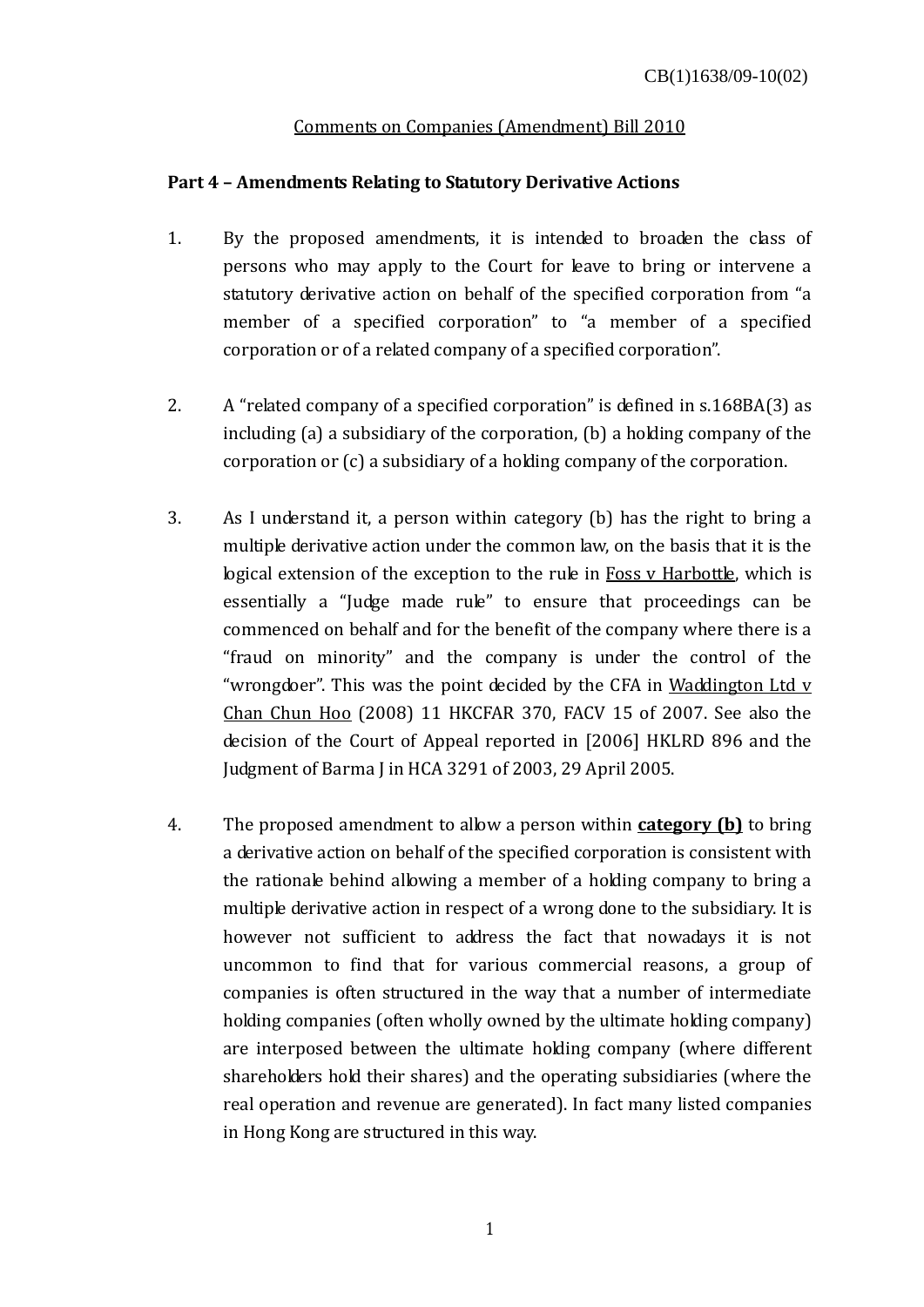- 5. The proposed amendment, at it now stands, only entitles a member of the holding company to bring a derivative action on behalf of its "direct" subsidiary. It does not allow a member of a holding company to bring a derivative action on behalf of the "indirect" subsidiaries (i.e. where there are intermediate holding companies interposed between the ultimate holding company and the operating subsidiaries discussed above) which is permissible under the common law.
- 6. As for the person in **category (a)**, it is difficult to see what is the rationale behind allowing a member of a subsidiary to bring a derivative action on behalf of the holding company. This is not what Waddington decided. While one can see that a shareholder of a holding company has a legitimate interest, albeit indirect interest, in the subsidiary, the converse is not true. It is questionable what legitimate interest a shareholder of a subsidiary has or may have over its holding company.
- 7. The Administration in its Response dated March 2010 Annex D §7 gives an example where "a holding company whose directors are also the only shareholders of the holding company". Under this scenario, the only persons who have interest in the holding company are its directors and shareholders. No other "outside" or minority shareholders are involved. If the directors of the holding company "misappropriate" the assets of the holding company, no "outside" or minority shareholders would be affected. The only persons who may conceivably be affected are the creditors of the holding company if the holding company is insolvent at the time the "misappropriation" took place. It is none of the concern of the subsidiary as the subsidiary does not have any legitimate interest in the holding company. The situation where a subsidiary has provided security for the holding company's liabilities can be dealt with at the level of the subsidiary. If a member feels aggrieved by the decision of the Board (at the subsidiary level) approving the subsidiary to grant a security in favour of the holding company (whether on the ground that there is no sufficient protection in place to protect the interests of the subsidiary or other ground), he can bring a derivative action (qua member) on behalf of the subsidiary to redress the wrong.
- 8. It is also difficult to see what is the rationale behind allowing a person within **category (c),** who is a member of an affiliated company of the